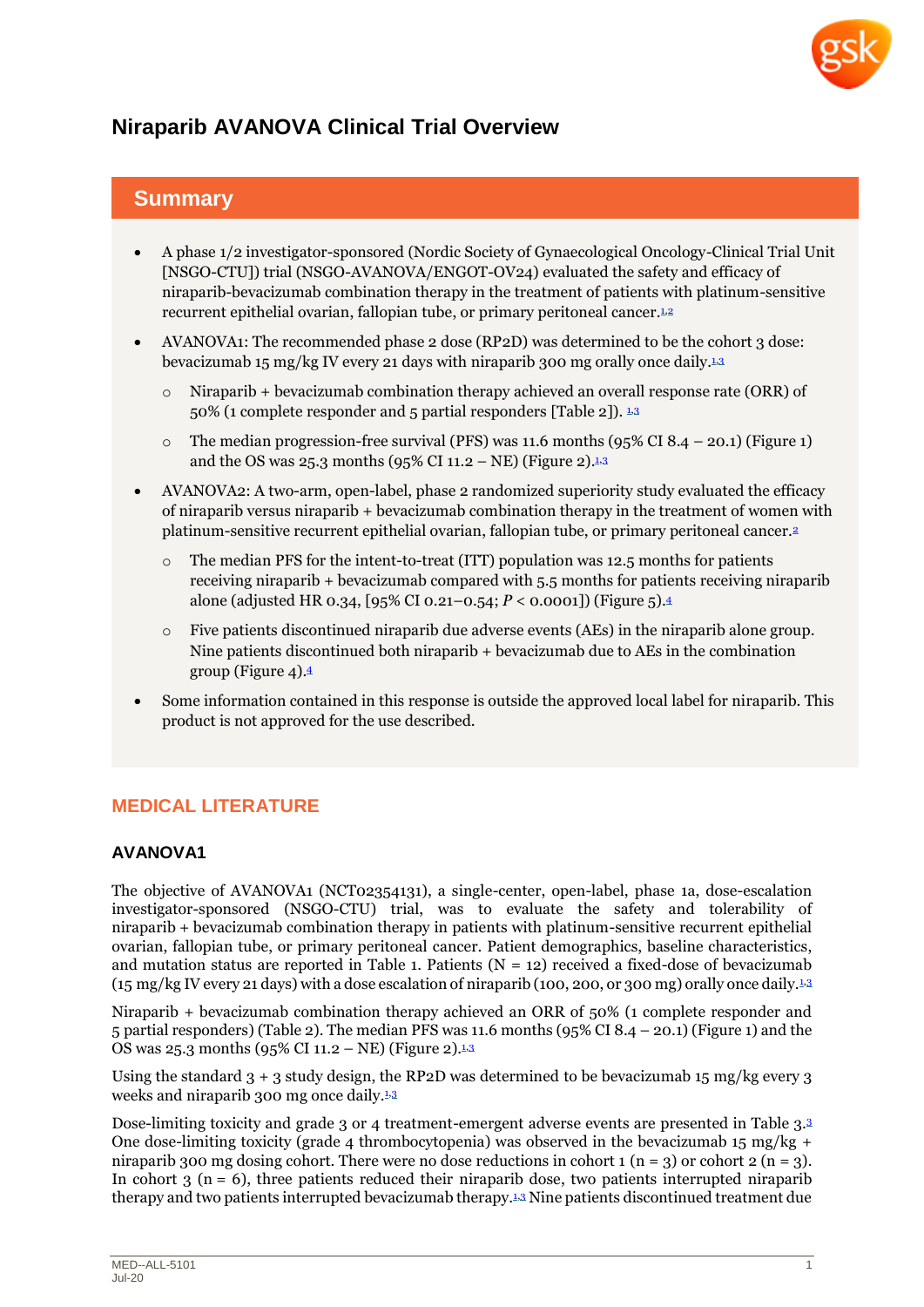

to disease progression, one due to pancreatitis (unrelated to treatment), and one due to prolonged grade 1 fatigue, headache, and nausea. The maximum tolerated dose was not reached[.](#page-2-0)<sup>1</sup>

## **AVANOVA2**

AVANOVA2, a two arm, multicenter, prospective, open-label, phase 2, randomized, investigatorsponsored (NSGO-CTU) trial, evaluated the safety and efficacy of niraparib vs niraparib + bevacizumab combination therapy in the treatment of patients with platinum-sensitive recurrent epithelial ovarian, fallopian tube, or primary peritoneal cancer (Figure 3). Patients must have high-grade serous or high-grade endometrioid histology.<sup>[2,](#page-2-1)[4](#page-2-3)</sup>

Forty-nine patients were randomized to the single-agent niraparib arm and forty-eight patients were randomized to the niraparib + bevacizumab arm. All patients were evaluable for efficacy and safety. One patient in the niraparib + bevacizumab arm was not evaluable for patient-reported outcomes (PROs). $\frac{2.4}{4}$  $\frac{2.4}{4}$  $\frac{2.4}{4}$ Treatment was ongoing in six patients (Figure 4). [4](#page-2-3) Patient baseline characteristics were well balanced between treatment arms (Table 4).<sup>[2](#page-2-1)</sup>

The primary endpoint of the AVANOVA2 study was investigator-assessed PFS in the ITT population. After a median follow-up of 24.7 months, there was a statistically significant increase in the median PFS for patients receiving niraparib + bevacizumab combination vs niraparib alone (12.5 months vs 5.5 months; adjusted HR 0.34, [95% CI 0.21–0.54; *P* < 0.0001]) (Figure 5).[4](#page-2-3)

Key secondary endpoints included the objective response rate (ORR) and disease control rate (DCR). At initial data cutoff (Dec 1, 2018), median follow-up of 16.9 months (IQR 15.4–20.9), the ORR for patients receiving niraparib + bevacizumab was 62%, compared to 30% with niraparib alone (odds ratio 3.84, 95% CI 1.60–9.21,  $P = 0.003$ ). The DCR for patients taking niraparib + bevacizumab was 79%, compared to 53% with niraparib alone (odds ratio 3.36, 95% CI 1.37–8.22, *P =* 0.008)[.](#page-2-1)<sup>2</sup>

Exploratory subgroup analyses of PFS according to homologous recombination deficiency (HRD) status, *BRCA* mutational status, and chemotherapy-free interval were also evaluated and results were reported at initial data cutoff (Table 5).<sup>[2](#page-2-1)</sup> Additional prespecified exploratory endpoints included time to first subsequent therapy, time to second progression or death, time to second subsequent therapy, and overall survival (52% event maturity) (Figure 6)[.](#page-2-3)<sup>4</sup>

Any grade AEs in  $\geq$  10% of patients in either arm and/or grade  $\geq$  3 AEs in  $>$  2 patients overall in the AVANOVA2 trial are summarized in Figure 7. [4](#page-2-3) Additional grade ≥ 3 AEs in only two patients comprised: ascites, febrile neutropenia, and ileus each in one patient in each arm; gastrointestinal disorder in two patients in the combination arm.[4](#page-2-3)

The proportion of patients requiring niraparib dose reduction from 300 mg to 200 mg was similar in the two treatment groups:  $52\%$  (n = 25) of patients in the combination group vs  $57\%$  (n = 28) of patients in the niraparib alone group. One patient (2%) in each group required a further dose reduction to 100 mg. Niraparib treatment was interrupted in  $54\%$  (n = 26) of patients in the combination group compared with 61% (n = 30) of patients in the niraparib group.<sup>[2](#page-2-1)</sup>

Five patients discontinued niraparib due AEs in the niraparib alone group. Nine patients discontinued both niraparib *+* bevacizumab due to AEs in the combination group (Figure 4).[4](#page-2-3)

No detrimental effect on quality of life was observed (Figure 8).[4](#page-2-3)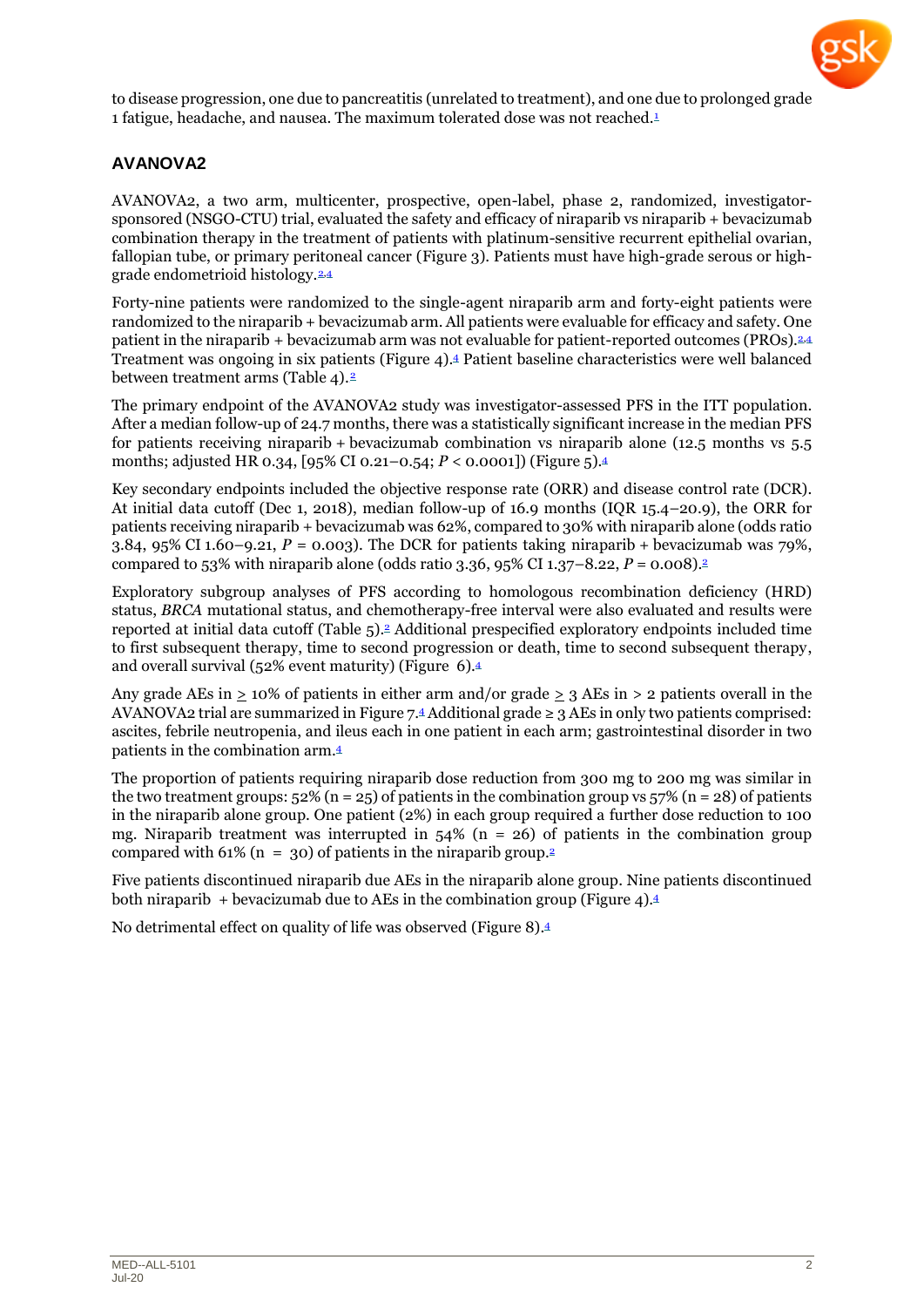## **REFERENCES**

- <span id="page-2-0"></span>1. Mirza MR, Bergmann TK, Mau-Sorensen M, et al. A phase I study of the PARP inhibitor niraparib in combination with bevacizumab in platinum-sensitive epithelial ovarian cancer: NSGO AVANOVA1/ENGOT-OV24. *Cancer Chemother Pharmacol.* 2019;84(4):791-798. doi[:http://dx.doi.org/10.1007/s00280-019-03917-z.](http://dx.doi.org/10.1007/s00280-019-03917-z)
- <span id="page-2-1"></span>2. Mirza MR, Åvall Lundqvist E, Birrer MJ, et al. Niraparib plus bevacizumab versus niraparib alone for platinum-sensitive recurrent ovarian cancer (NSGO-AVANOVA2/ENGOT-ov24): a randomised, phase 2, superiority trial. *The Lancet Oncology.* 2019;20(10):1409-1419. doi:[http://dx.doi.org/10.1016/s1470-](http://dx.doi.org/10.1016/s1470-2045(19)30515-7) [2045\(19\)30515-7.](http://dx.doi.org/10.1016/s1470-2045(19)30515-7)
- <span id="page-2-2"></span>3. Mirza MR, Wang J, Mau-Sorensen MA, et al. Phase 1 study to evaluate the safety and tolerability of bevacizumab-niraparib combination therapy and determine the recommended phase 2 dose (RP2D) in women with platinum-sensitive epithelial ovarian cancer. Poster presented at European Society for Medical Oncology (ESMO); September 8-12, 2017; Madrid, Spain. Poster 953P.
- <span id="page-2-3"></span>4. Mirza MR, Nyvang G-B, Lund B, et al. Survival analysis of NSGO-AVANOVA2/ENGOT-OV24: combination of niraparib and bevacizumab versus niraparib alone as treatment for recurrent platinumsensitive ovarian cancer. A randomized controlled chemotherapy-free study. Poster presented at American College of Clinical Oncology (ASCO); May 29-31, 2020. Poster 183.

## **APPENDIX**

#### **Table 1. AVANOVA1 Patient Demographics, Baseline Characteristics, and Mutation Status[1,](#page-2-0)[3](#page-2-2)**

| $(N = 12)$<br>Age, median [range], y<br>FIGO stage at diagnosis, n<br>1C | $63.5$ [51-81] |
|--------------------------------------------------------------------------|----------------|
|                                                                          |                |
|                                                                          |                |
|                                                                          |                |
|                                                                          |                |
| 2B                                                                       |                |
| 3A                                                                       |                |
| 3C                                                                       | 5              |
| 4                                                                        | 3              |
| ECOG performance status, n                                               |                |
| Ω                                                                        | 11             |
|                                                                          |                |
| Patients with pre-existing hypertension, n                               |                |
| Hypertension                                                             | 7              |
| Number of lines of previous treatment, median [range]                    | $1[1-5]$       |
| Homologous recombination deficiency, <sup>a</sup> n                      |                |
| Positive                                                                 | 4              |
| Negative                                                                 | 7              |
| Tumor BRCA 1/2 mutation status, <sup>b</sup> n                           |                |
| <b>Mutation carrier</b>                                                  | 3              |
| Wild type                                                                | 8              |
| Germline BRCA 1/2 mutation status, n                                     |                |
| Mutation carrier                                                         | 3              |
| Wild type                                                                | 9              |

<sup>a</sup>1 patient's homologous recombination deficiency status not determined; <sup>b</sup>1 patient's tumor *BRCA* mutation status was pending at time of publication

*BRCA* = breast cancer susceptibility gene; ECOG = Eastern Cooperative Oncology Group; FIGO = International Federation of Gynecology and Obstetrics.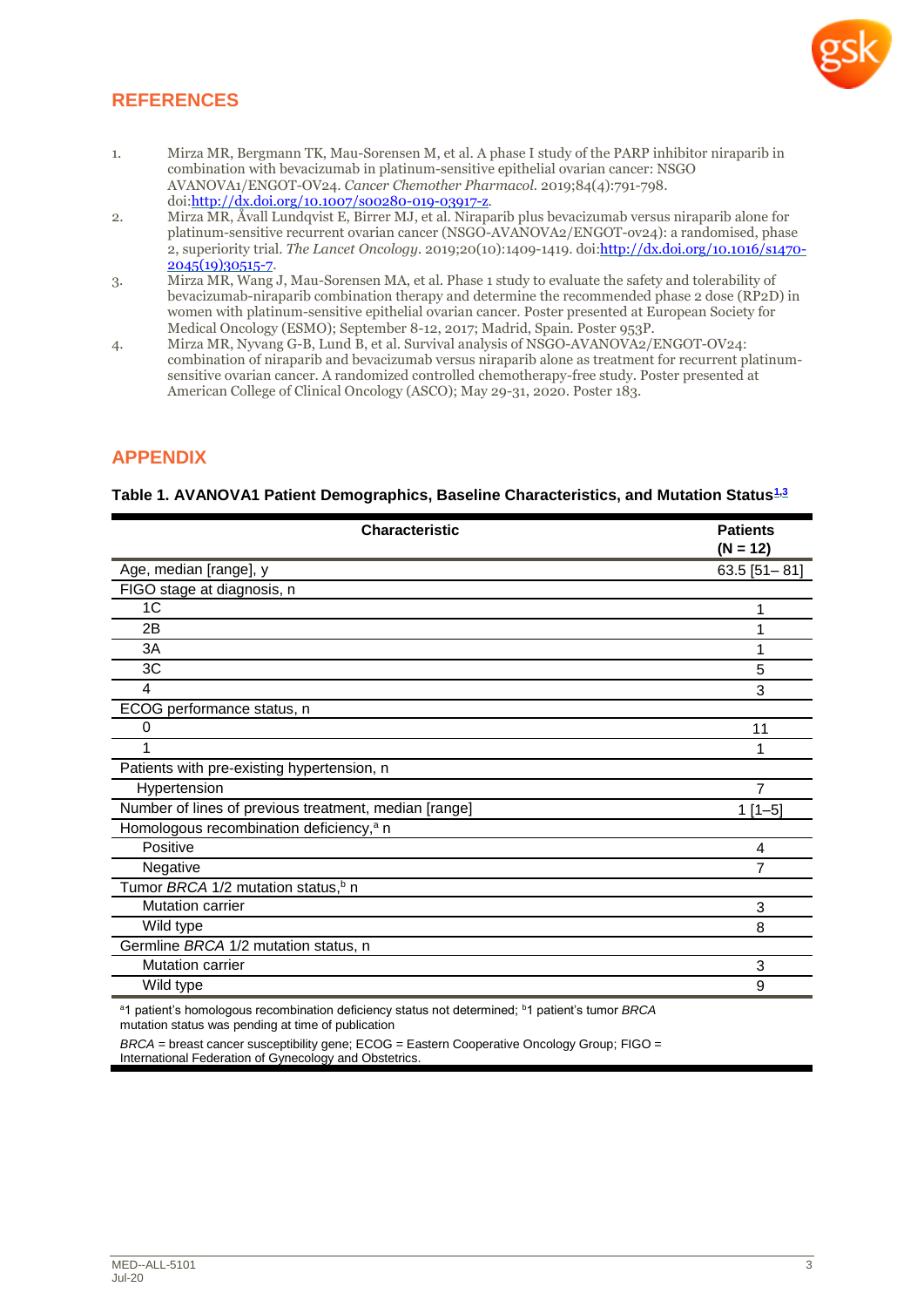

| Clinical Response, n (%) |       |  |  |  |  |
|--------------------------|-------|--|--|--|--|
| Complete Response (CR)   | 1 (8) |  |  |  |  |
| Partial Response (PR)    | 5(42) |  |  |  |  |
| Stable Disease (SD)      | 5(42) |  |  |  |  |
| Progressive Disease (PD) | (8)   |  |  |  |  |

## **Table 2. AVANOVA1 Clinical Activity Response Evaluation (N = 12)[1,](#page-2-0)[3](#page-2-2)**

#### **Figure 1. AVANOVA1 Progression-Free Survival[1](#page-2-0)**



PFS = progression-free survival.

**Figure 2. AVANOVA1 Overall Survival[1](#page-2-0)**



 $OS =$  overall survival;  $NE =$  not estimable.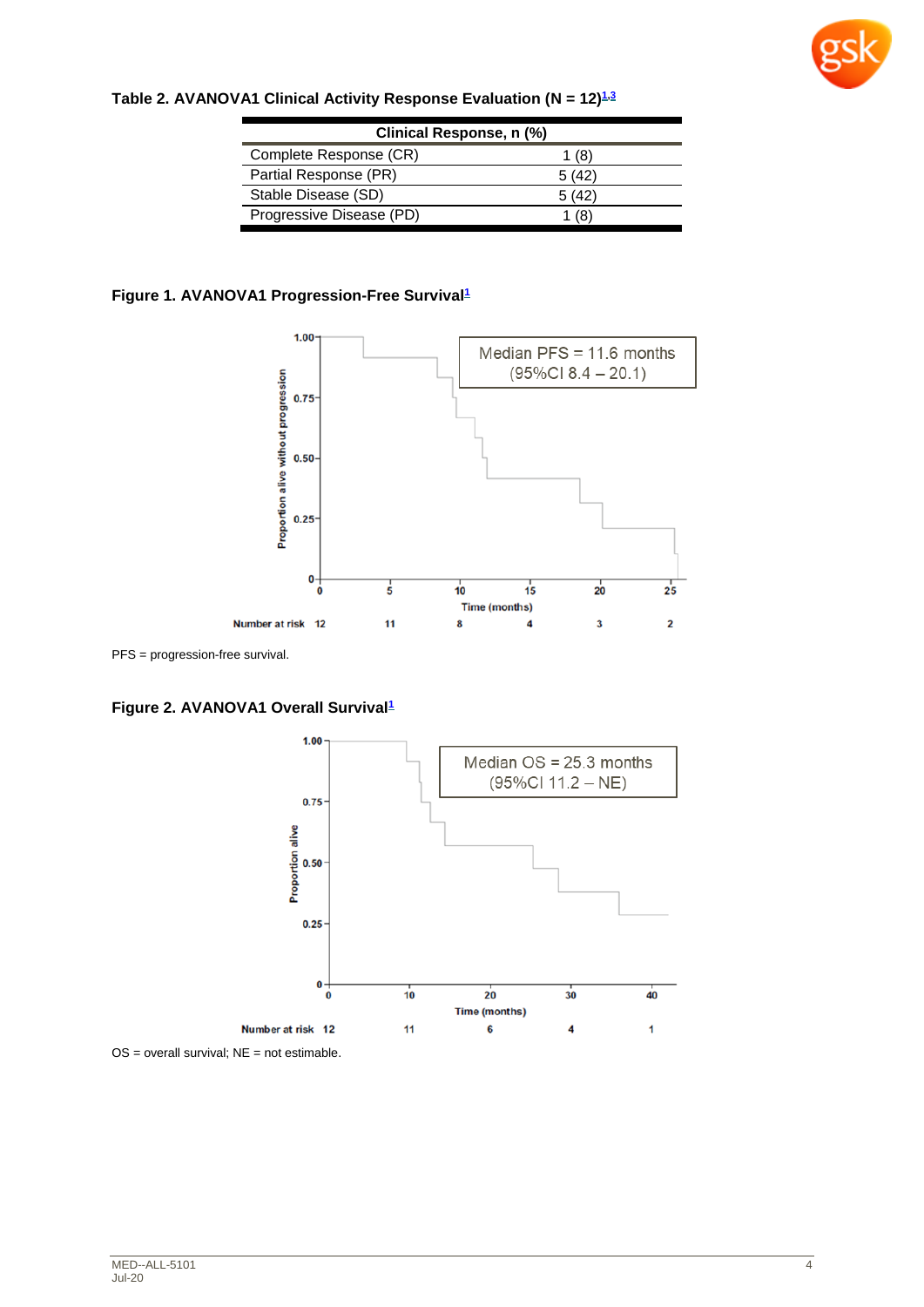

| <b>Cohort</b>                     | <b>Bevacizumab</b><br><b>Dose</b> | <b>Niraparib</b><br><b>Dose</b> | AE<br>Grade | <b>AE During Cycle 1</b><br>(n) | <b>AE During Any Cycle</b><br>(n)                                                            |   |                             |                                    |
|-----------------------------------|-----------------------------------|---------------------------------|-------------|---------------------------------|----------------------------------------------------------------------------------------------|---|-----------------------------|------------------------------------|
| <b>Cohort 1</b><br>$(n = 3)$      | 15 mg/kg q3w<br>100 mg QD         |                                 | 3           |                                 | Hypertension (2),<br>Muscle and joint pain<br>(2)                                            |   |                             |                                    |
|                                   |                                   |                                 | 4           |                                 |                                                                                              |   |                             |                                    |
| <b>Cohort 2</b>                   | 15 mg/kg q3w                      | 3<br>200 mg QD<br>4             |             |                                 | Anemia (2), Abdominal<br>pain $(1)$                                                          |   |                             |                                    |
| $(n = 3)$                         |                                   |                                 |             |                                 |                                                                                              |   |                             |                                    |
| <b>Cohort 3</b><br>$(n = 6)$      | 15 mg/kg q3w<br>300 mg QD         |                                 | 3           |                                 | Hypertension (3),<br>Anemia (1), Proteinuria<br>(1), Thrombocytopenia<br>$(1)$ , Other $(1)$ |   |                             |                                    |
|                                   |                                   |                                 |             |                                 |                                                                                              | 4 | Thrombocytopenia<br>(1) DLT | Thrombocytopenia (1)<br><b>DLT</b> |
| Cohort 4<br>$(n = 0)$<br>optional | 7.5 mg/kg q3w                     | 300 mg QD                       |             |                                 |                                                                                              |   |                             |                                    |
|                                   |                                   |                                 |             |                                 |                                                                                              |   |                             |                                    |

#### **Table 3. AVANOVA1 Most Common Adverse Events by Grade[1,](#page-2-0)[3](#page-2-2)**

 $AE =$  adverse events;  $DLT =$  Dose-limiting toxicity;  $q3w =$  every 3 weeks;  $QD =$  once daily.

#### **Figure 3. AVANOVA2 Trial Design Schema[4](#page-2-3)**



a21-day treatment cycle; <sup>b</sup>Followed by investigator's choice (without niraparib).

Bev = bevacizumab; HRD = homologous recombination deficiency; PFS = Progression -free survival; PSROC = platinum-sensitive relapsed ovarian cancer; q3w = every 3 weeks.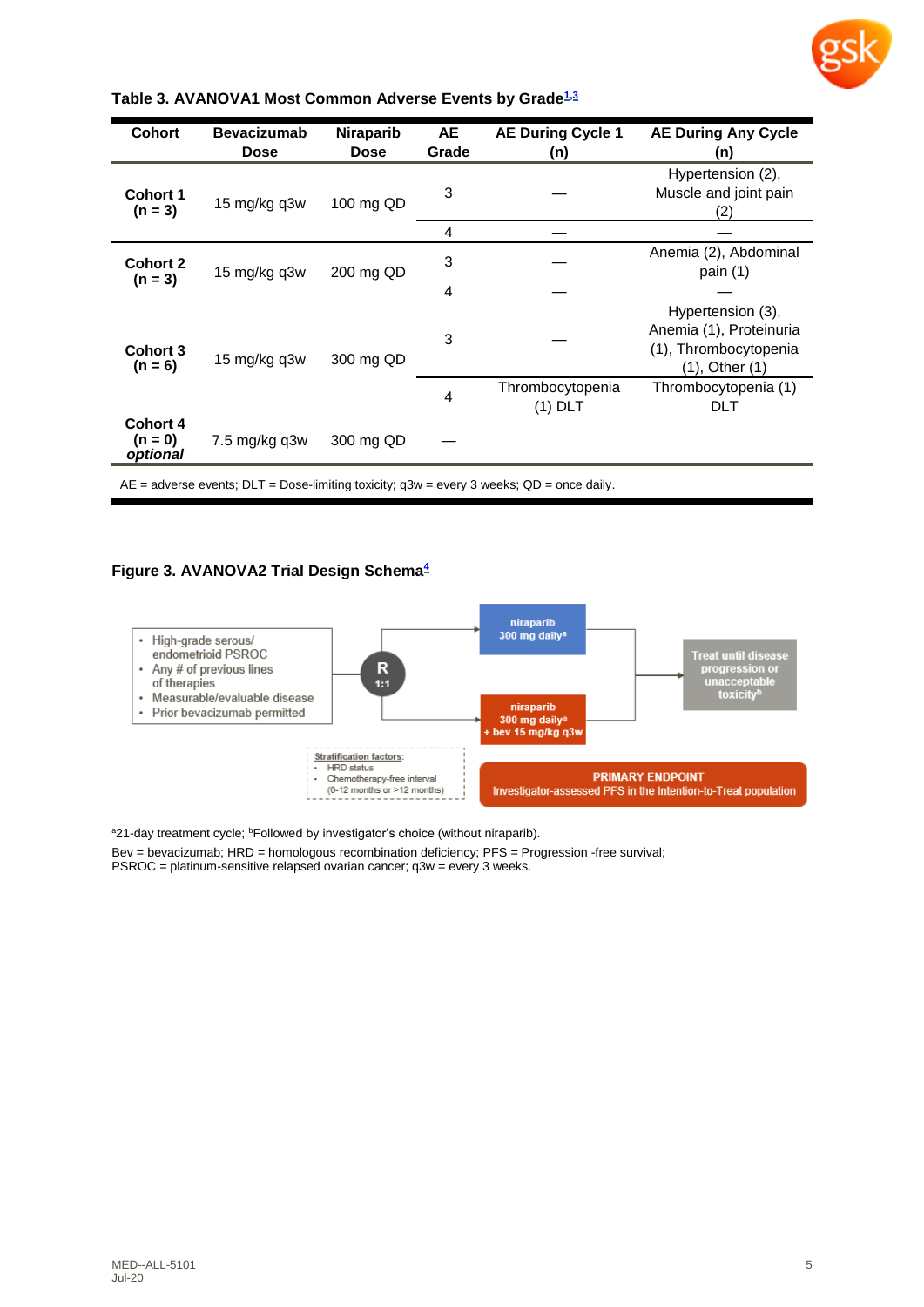

## **Figure 4. AVANOVA2 Patient Enrollment and Disposition[4](#page-2-3)**

| Randomized (n=97)                                                                                                                                                                                                    |                                                                                                                                                                                                  |  |  |  |  |
|----------------------------------------------------------------------------------------------------------------------------------------------------------------------------------------------------------------------|--------------------------------------------------------------------------------------------------------------------------------------------------------------------------------------------------|--|--|--|--|
| Niraparib + bevacizumab (n=48)                                                                                                                                                                                       | Single-agent niraparib (n=49)                                                                                                                                                                    |  |  |  |  |
| Evaluable for efficacy and safety (n=48)<br>Evaluable for PROs (n=47)                                                                                                                                                | • Evaluable for efficacy and safety (n=49)<br>• Evaluable for PROs (n=49)                                                                                                                        |  |  |  |  |
| Treatment ongoing (n=3)<br>Both niraparib and bevacizumab<br>discontinued (n=45)<br>$-$ Disease progression (n=32)<br>- Adverse event (n=9)<br>$-$ Other reason (n=4) <sup>a</sup><br>$-$ Dead from any cause (n=25) | • Treatment ongoing $(n=3)$<br>• Treatment discontinued (n=46)<br>$-$ Disease progression (n=39)<br>- Adverse event (n=5)<br>$-$ Other reason (n=2) <sup>b</sup><br>- Dead from any cause (n=29) |  |  |  |  |

 $n^2$ Investigator decision (n=1), serious compliance issues (n=1);  $n^2$ Performance status deteriorated to 3/4 (n=1), withdrew consent (n=1), other reason (n=2).

PRO = patient-reported outcome.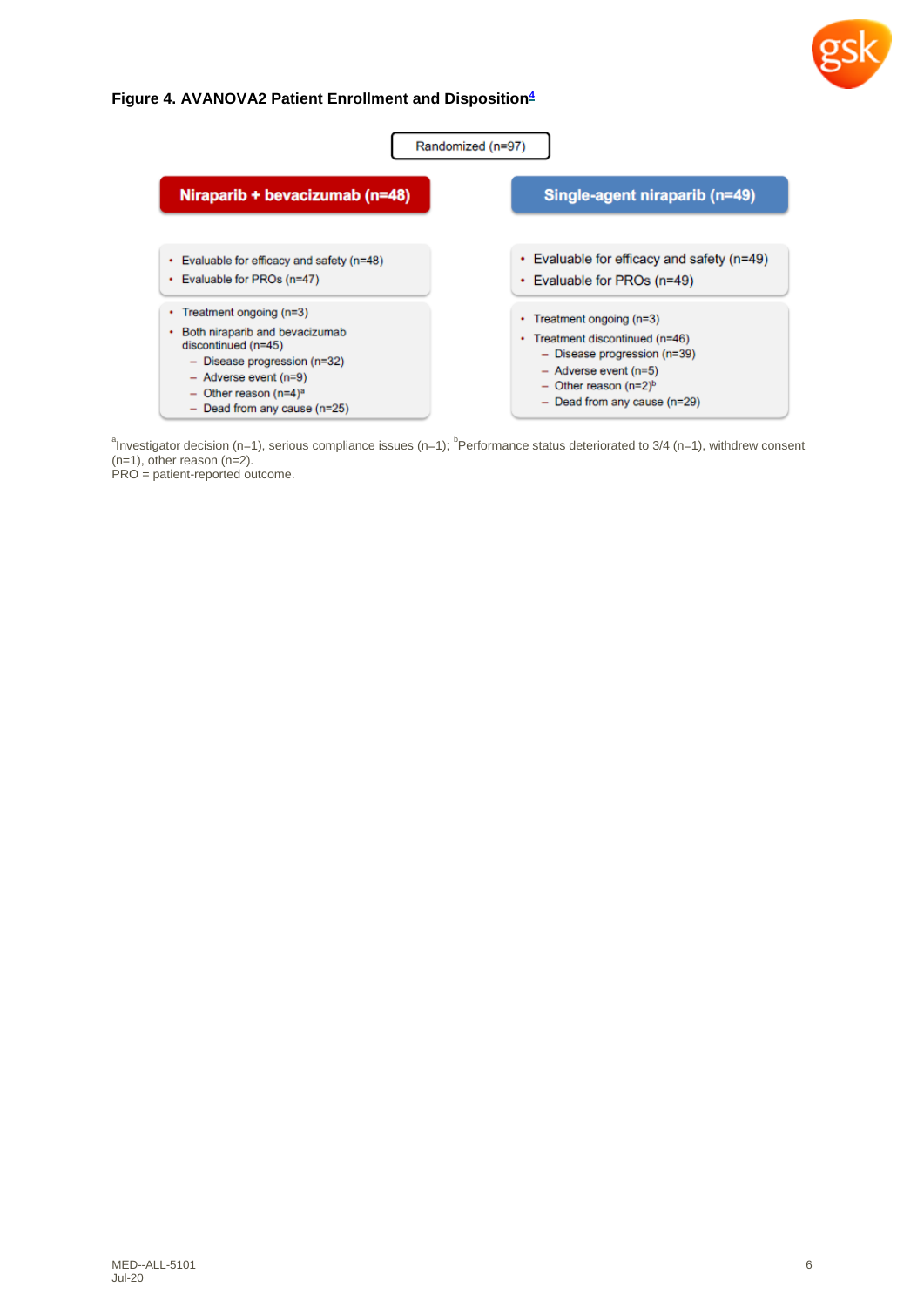

#### **Table 4. AVANOVA2 Patient Baseline Characteristics (ITT Population[\)](#page-2-1)<sup>2</sup>**

| <b>Characteristic</b>          | Single-agent niraparib | niraparib + bevacizumab |  |
|--------------------------------|------------------------|-------------------------|--|
|                                | $(n = 49)$             | $(n = 48)$              |  |
| Age (years)                    | $66(58 - 70)$          | $66.5(59 - 70)$         |  |
| Primary tumor site             |                        |                         |  |
| Ovary                          | 33 (67%)               | 38 (79%)                |  |
| Fallopian tube                 | 9(18%)                 | 5 (10%)                 |  |
| Peritoneum                     | 7 (14%)                | 5 (10%)                 |  |
| FIGO stage at diagnosis, n     |                        |                         |  |
| 1 or 2                         | 5 (10%)                | 3(6%)                   |  |
| 3A or 3B                       | 2(4%)                  | 2(4%)                   |  |
| 3C                             | 26 (53%)               | 29 (60%)                |  |
| 4                              | 15 (31%)               | 14 (29%)                |  |
| Unknown                        | 1(2)                   | 0                       |  |
| Chemotherapy-free interval     |                        |                         |  |
| 6-12 months                    | 17 (35%)               | 20 (42%)                |  |
| >12 months                     | 32 (65%)               | 28 (58%)                |  |
| <b>HRD</b> status              |                        |                         |  |
| Positive <sup>a</sup>          | 30 (61%)               | 28 (58%)                |  |
| Negative/unknown               | 19 (39%)               | 20 (42%)                |  |
| Any BRCA mutation <sup>b</sup> | 18 (37%)               | 15 (31%)                |  |
| Germline                       | 9(18%)                 | 6(13%)                  |  |
| Somatic                        | 14 (29%)               | 14 (29%)                |  |
| Pre-existing hypertension      | 17 (35%)               | 20 (42%)                |  |
| Prior bevacizumab              | 13 (27%)               | 10 (21%)                |  |
| Prior lines of therapy         |                        |                         |  |
| 1                              | 27 (55%)               | 21 (44%)                |  |
| $\overline{2}$                 | 19 (39%)               | 24 (50%)                |  |
| $\geq 3$                       | 3(6%)                  | 3(6%)                   |  |

Data are median (IQR), n (%), or mean (SD).

<sup>a</sup>Three patients (1 niraparib + bevacizumab, 2 niraparib) had *BRCA*-mutated tumors but were considered as HRD negative or unknown for stratification in error; <sup>b</sup>Patients could have both somatic and germline *BRCA* mutations.

*BRCA* = breast cancer gene; FIGO = International Federation of Gynecology and Obstetrics; HRD = homologous recombination deficiency; IQR = interquartile range; ITT = intention-to-treat; SD = standard deviation.





<sup>a</sup> Updated analysis presented at ASCO 2020 (median follow-up 24.7 months).  $Bev = bevacizumab$ ;  $Cl =$  confidence interval;  $HR =$  hazard ratio.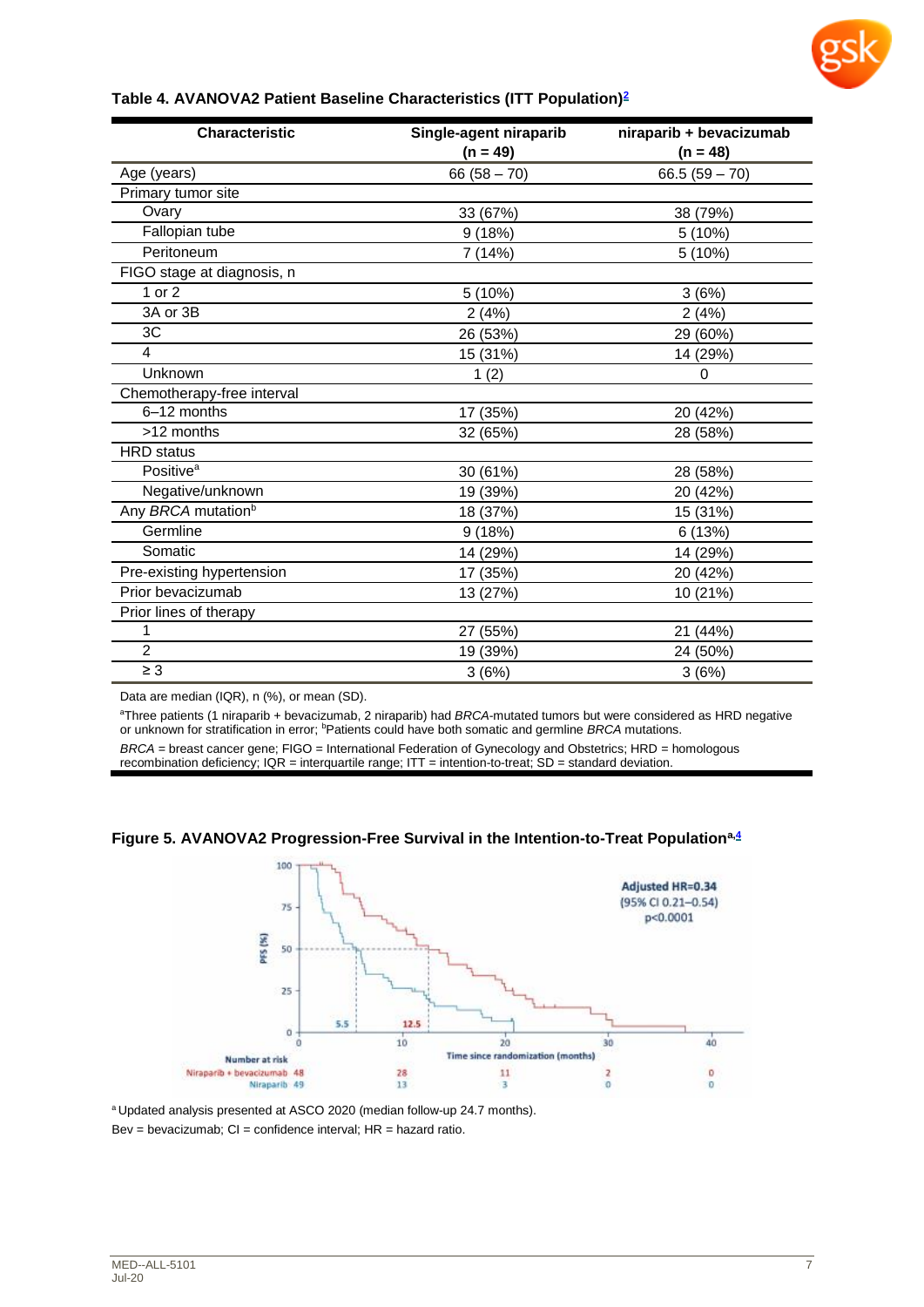

#### **Figure 6. AVANOVA2 Summary of Adjusted Hazard Ratios for Exploratory Endpoints[b,4](#page-2-3)**

| Endpoint         | HR (95% CI)         | Niraparib +<br>bevacizumab better | Niraparib<br>better | Median, months<br>Niraparib + bevacizumab<br>vs niraparib |
|------------------|---------------------|-----------------------------------|---------------------|-----------------------------------------------------------|
| <b>PFS</b>       | $0.34(0.21 - 0.54)$ |                                   |                     | 12.5 vs 5.5                                               |
| <b>TFST</b>      | $0.45(0.29 - 0.70)$ |                                   |                     | 14.3 vs 7.2                                               |
| PFS <sub>2</sub> | $0.56(0.35 - 0.89)$ |                                   |                     | 20.5 vs 15.7                                              |
| <b>TSST</b>      | $0.56(0.36 - 0.89)$ |                                   |                     | 21.8 vs 17.3                                              |
| <b>OS</b>        | $0.75(0.44 - 1.28)$ |                                   |                     | 29.4 vs 27.8                                              |

<sup>a</sup>Event maturity 52%; <sup>b</sup>Updated analysis presented at ASCO 2020 (median follow-up 24.7 months).

CI = confidence interval; HR = hazard ratio; OS = overall survival; PFS = progression-free survival; PFS2 = time to second progression or death; TFST = time to first subsequent treatment; TSST = time to second subsequent treatment**.**

|  | Table 5. AVANOVA2 Progression-Free Survival by Stratification Factors <sup>a,2</sup> |  |  |
|--|--------------------------------------------------------------------------------------|--|--|
|  |                                                                                      |  |  |

| <b>Progression-Free</b><br><b>Survival (months)</b> | Niraparib +<br>bevacizumab | Single-agent<br><b>Niraparib</b> | <b>Hazard ratio</b>           |
|-----------------------------------------------------|----------------------------|----------------------------------|-------------------------------|
| <b>Chemotherapy-free interval</b>                   |                            |                                  |                               |
| 6-12 months                                         | 11.3                       | 2.2                              | $0.29$ (95% CI 0.14 - 0.62)   |
| >12 months                                          | 13.1                       | 6.1                              | $0.42$ (95% CI 0.20 - 0.80)   |
| <b>HRD status</b>                                   |                            |                                  |                               |
| Positive                                            | 11.9                       | 6.1                              | $0.38$ (95%Cl $0.20 - 0.72$ ) |
| Negative/unknown                                    | 11.3                       | 4.2                              | $0.40$ (95%Cl $0.19 - 0.85$   |
| <b>BRCA</b> status                                  |                            |                                  |                               |
| <b>BRCAmut</b>                                      | 14.4                       | 9.0                              | $0.49$ (95% CI 0.21 - 1.15)   |
| <b>BRCAwt</b>                                       | 11.3                       | 4.2                              | $0.32$ (95% CI 0.17 - 0.58)   |

<sup>a</sup>At initial data cutoff (Dec 1, 2018), median follow-up was 16.9 months (IQR 15.4–20.9). HRD = homologous recombination deficiency.

**Figure 7. AVANOVA2 Summary of Adverse Events (Any Grade in ≥ 10% of Patients in Either Arm and/or Grade ≥ 3 in > 2 Patients Overall) [a,4](#page-2-3)**



a Updated analysis presented at ASCO 2020 (median follow-up 24.7 months).